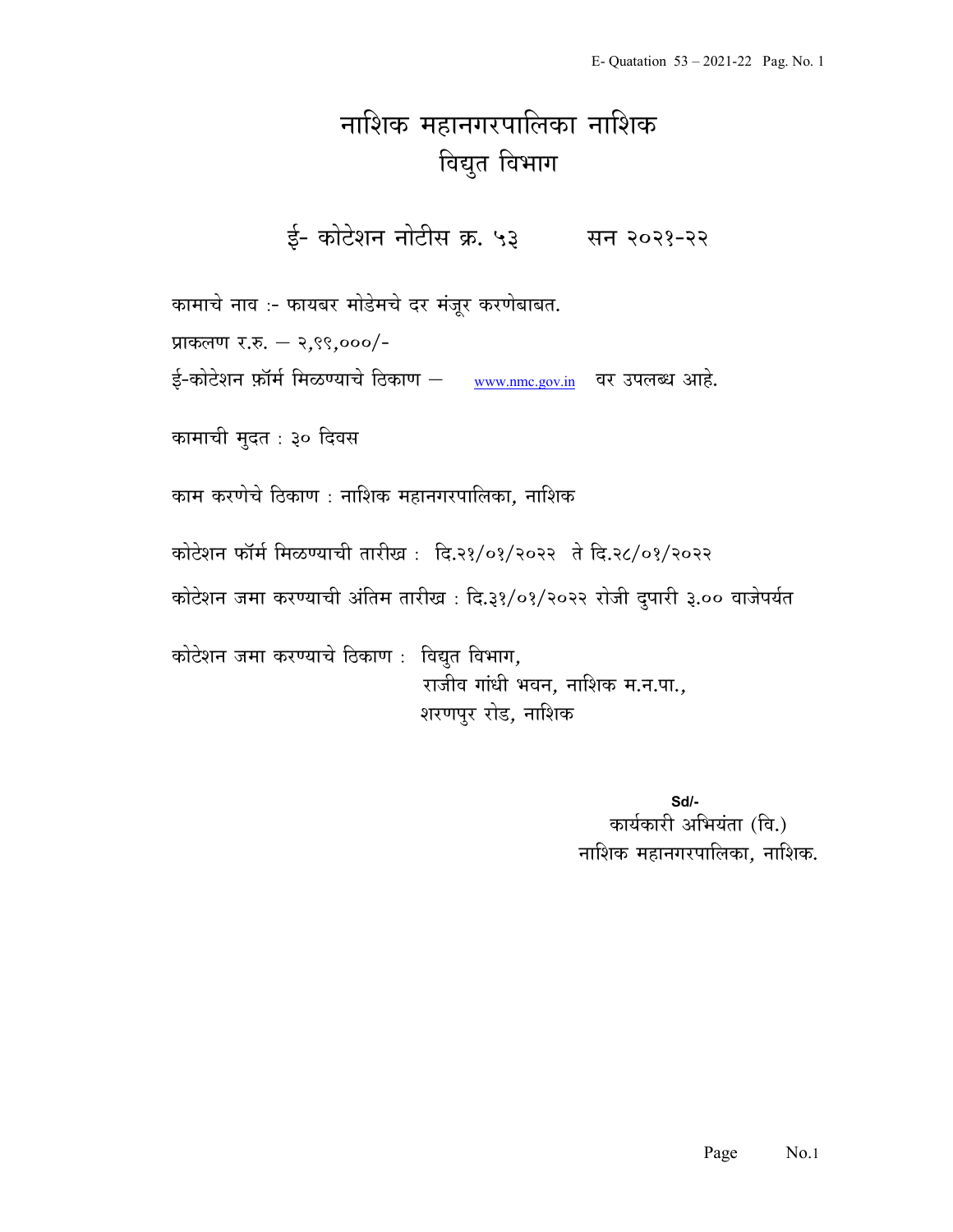| <b>NASHIK MUNICIPAL CORPORATION</b>                                     |                                                                                                                                                                     |                |                                                                                                                                                                                                                                                                                                                                                                                                             |  |  |  |
|-------------------------------------------------------------------------|---------------------------------------------------------------------------------------------------------------------------------------------------------------------|----------------|-------------------------------------------------------------------------------------------------------------------------------------------------------------------------------------------------------------------------------------------------------------------------------------------------------------------------------------------------------------------------------------------------------------|--|--|--|
| Rajiv Gandhi Bhavan, Sharanpur Road, Nashik                             |                                                                                                                                                                     |                |                                                                                                                                                                                                                                                                                                                                                                                                             |  |  |  |
| <b>Electrical Department</b>                                            |                                                                                                                                                                     |                |                                                                                                                                                                                                                                                                                                                                                                                                             |  |  |  |
| <b>DETAILED 'E' Quotation form No. 53 of Year 2021-22</b>               |                                                                                                                                                                     |                |                                                                                                                                                                                                                                                                                                                                                                                                             |  |  |  |
| NASHIK MUNICIPAL CORPORATION, (NMC), NASHIK, invites 'E' Quotation form |                                                                                                                                                                     |                |                                                                                                                                                                                                                                                                                                                                                                                                             |  |  |  |
|                                                                         | <b>PERCENTAGE RATE Quotation</b> from firms/companies having requisite qualifications & experience                                                                  |                |                                                                                                                                                                                                                                                                                                                                                                                                             |  |  |  |
|                                                                         | as per qualification criteria.                                                                                                                                      |                |                                                                                                                                                                                                                                                                                                                                                                                                             |  |  |  |
| 1)                                                                      | <b>NAME OF WORK</b>                                                                                                                                                 | $\ddot{\cdot}$ | Supplying GEPON ONU Wifi Fouter<br>&                                                                                                                                                                                                                                                                                                                                                                        |  |  |  |
|                                                                         |                                                                                                                                                                     |                | Telephone Instrument in RGB, NMC, Nashik.<br>Supplying GEPON ONU Wifi Fouter $\&$                                                                                                                                                                                                                                                                                                                           |  |  |  |
| 2)                                                                      | <b>SCOPE OF WORK</b>                                                                                                                                                | :              | Telephone Instrument in RGB, NMC, Nashik.                                                                                                                                                                                                                                                                                                                                                                   |  |  |  |
| 3)                                                                      | <b>ESTIMATED COST PUT TO Quotation</b>                                                                                                                              | $\ddot{\cdot}$ | Rs. Eastimate Rs. 2,99,000/- (Inclusive GST)                                                                                                                                                                                                                                                                                                                                                                |  |  |  |
| 4)                                                                      | DATE OF ISSUING OF ON LINE Quotation<br><b>FORM</b>                                                                                                                 | $\ddot{\cdot}$ | 21/01/2022 To 28/01/2022 (Including all<br>holidays)                                                                                                                                                                                                                                                                                                                                                        |  |  |  |
|                                                                         | Available on our web site                                                                                                                                           | $\ddot{\cdot}$ | www.nmc.gov.in                                                                                                                                                                                                                                                                                                                                                                                              |  |  |  |
| 5)                                                                      | <b>TIME LIMIT</b>                                                                                                                                                   | $\ddot{\cdot}$ | 30 Days (Inclusive Mansoon)                                                                                                                                                                                                                                                                                                                                                                                 |  |  |  |
| 6)                                                                      | <b>PLACE OF WORK</b>                                                                                                                                                | $\ddot{\cdot}$ | NMC, Nashik, Maharashtra State, (INDIA).<br>Total S.D is 2% of accepted Quotation cost.                                                                                                                                                                                                                                                                                                                     |  |  |  |
| $\mathcal{L}$                                                           | <b>SECURITY DEPOSIT</b>                                                                                                                                             | $\ddot{\cdot}$ |                                                                                                                                                                                                                                                                                                                                                                                                             |  |  |  |
|                                                                         |                                                                                                                                                                     | a)             | 2% of the accepted Contract Value in favor of<br>Commissioner, Nashik Municipal Corporation,<br>Nashik and can be paid in the form of Demand<br>Draft in favor of the Commissioner Nashik<br>Municipal Corporation. Nashik.                                                                                                                                                                                 |  |  |  |
| 8)                                                                      | <b>VALIDITY OF OFFERS</b>                                                                                                                                           | $\ddot{\cdot}$ | 180 Days or till expressly withdrawn by the<br>Quotation after 180 days, whichever is later.                                                                                                                                                                                                                                                                                                                |  |  |  |
| 9)                                                                      | <b>AVAILABILITY OF DETAILED Quotation</b><br><b>NOTICE</b>                                                                                                          | $\ddot{\cdot}$ | From 21/01/2022 To 28/01/2022<br>including<br>holidays<br>online<br>website<br>all<br>on<br>our<br>www.nmc.gov.in                                                                                                                                                                                                                                                                                           |  |  |  |
| 10)                                                                     | <b>LAST</b><br><b>SUBMISSION</b><br>OF<br><b>DATE</b><br>OF<br><b>TECHNICAL BID</b><br>$\boldsymbol{\&}$<br><b>FINANCIAL</b><br><b>BID</b><br>(Quatation DOCUMENTS) | $\cdot$        | documents (Technical bid &<br>Quotation<br>Financial bid) shall be submitted in the office of<br>Ex.Engr, Nashik Municipal Corporation, Rajiv<br>Gandhi Bhavan, Sharanpur Road, Nashik on or<br>before<br>$\frac{28}{01}{2022}$ up to $\frac{15:00}{2}$ hrs.                                                                                                                                                |  |  |  |
| 11)                                                                     | DATE AND TIME OF OPENING OF Quatation<br><b>DOCUMENT</b>                                                                                                            | $\ddot{\cdot}$ | If possible the tenders will be opened on<br>$31/01/2022$ after $15:00$ hrs in the office of<br>Executive<br>Engineer,<br>Nashik<br>Municipal<br>Corporation, Rajiv Gandhi Bhavan, Sharanpur<br>Road, Nashik, in presence of intending Tenderer<br>or their representatives if any. Please Note that<br>after scrutiny of Technical bid, the financial<br>offers of only qualified tenderer will be opened. |  |  |  |
| 12)                                                                     | <b>CONTACT DETAILS</b>                                                                                                                                              | $\ddot{\cdot}$ | For any clarification & communication with<br>reference to the Quotation documents, the<br>concessionaires are expected to communicate at<br>contact information provided below-<br><b>Executive Engineer</b><br><b>Electrical Department</b><br>Nashik Municipal Corporation,<br>Rajiv Gandhi Bhavan,<br>Sharanpur Road, Nashik -422001.<br>Email- ee electrical@nmc.gov.in<br>Phone $- (0253)$ 2222434    |  |  |  |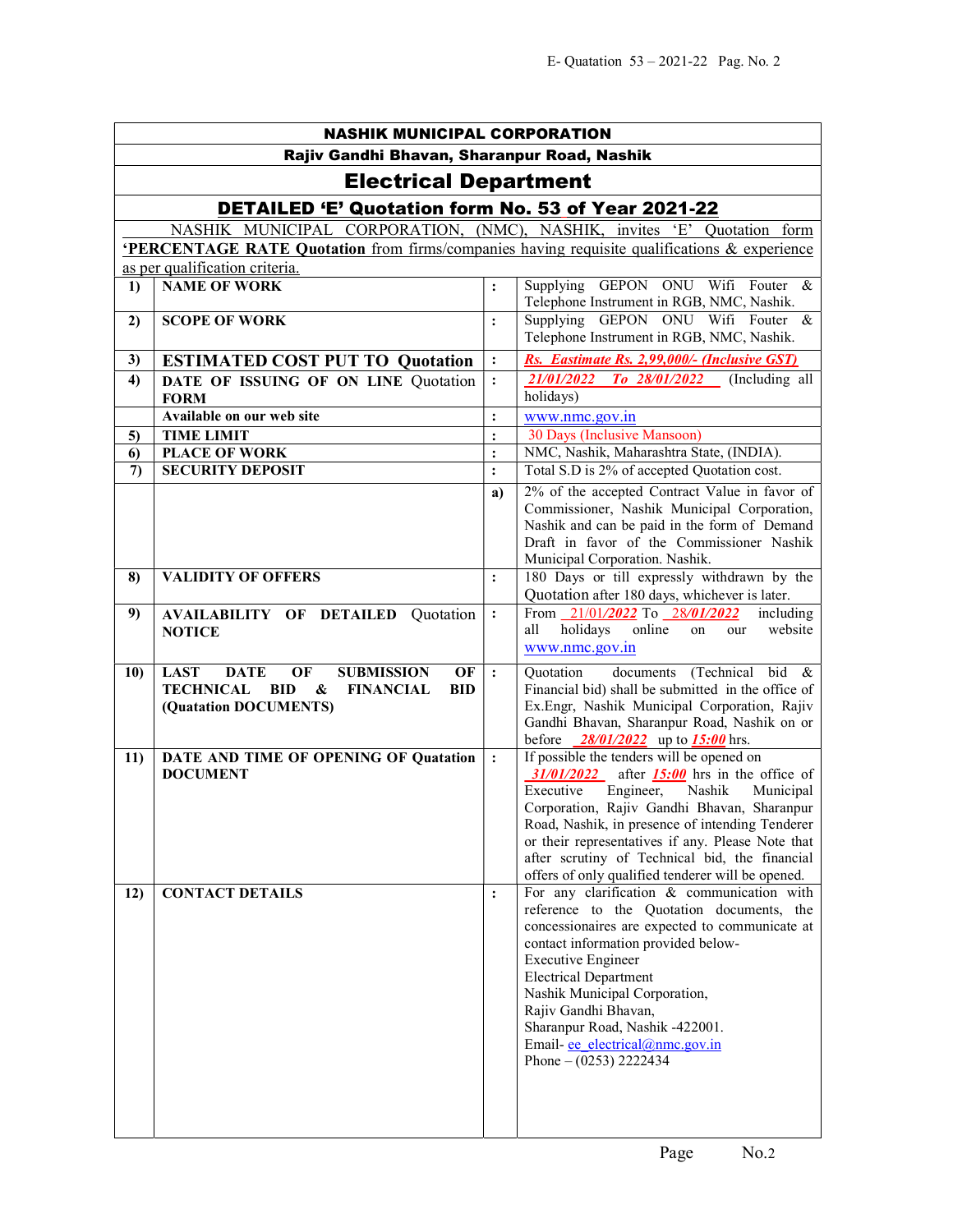| 13)          | TENDERER TO INFORM HIMSELF FULLY:-                                                                                                                        |  |  |  |  |  |
|--------------|-----------------------------------------------------------------------------------------------------------------------------------------------------------|--|--|--|--|--|
|              | The Quotation shall be deemed to have fully acquainted himself with the work & site                                                                       |  |  |  |  |  |
|              | conditions and carefully examined the special conditions, the specifications mentioned for                                                                |  |  |  |  |  |
|              |                                                                                                                                                           |  |  |  |  |  |
|              | the said work, and shall be deemed to have fully informed himself regarding the local                                                                     |  |  |  |  |  |
|              | conditions and various prevailing laws at time beings.                                                                                                    |  |  |  |  |  |
|              | The Quotation shall also be deemed to have fully acquainted with various items involved in the works                                                      |  |  |  |  |  |
|              | and as well as deemed to have fully acquainted himself with the fact that the work is to be carried out in                                                |  |  |  |  |  |
|              | Nashik Municipal Corporation area. The Quotation should therefore plan his schedule of work properly so as                                                |  |  |  |  |  |
|              | to complete the work within stipulated time limit. Nashik Municipal Corporation will not be liable for any loss                                           |  |  |  |  |  |
|              | or damage sustained by the Quatation due to any reason.                                                                                                   |  |  |  |  |  |
|              | Contractor must abide by B1 / Quatation form condition. (Attached separately)<br>$\mathbf{i}$                                                             |  |  |  |  |  |
|              | Contractor has to download mobile app of NMC Know our works / PMS and has to upload<br>$\overline{ii}$<br>photo / Video before / during / after the work. |  |  |  |  |  |
| 14)          | DEFECT LIABILITY PERIOD (DLP):-                                                                                                                           |  |  |  |  |  |
|              |                                                                                                                                                           |  |  |  |  |  |
|              | Defect liability period for the work is 12 Calendar months & it should be counted after satisfactory                                                      |  |  |  |  |  |
|              | testing and commissioning of all components. And will start after issuing completion certificate from                                                     |  |  |  |  |  |
|              | competent authority. The shall be responsible for maintaining the entire scheme including all labor, material,                                            |  |  |  |  |  |
|              | supervision etc. repairing, replacing the defective material used in the work at his own cost including cost of                                           |  |  |  |  |  |
|              | any charges during execution and testing of the scheme.                                                                                                   |  |  |  |  |  |
| 15)          | JOINT VENTURE OR ANY TYPE OF CONSORTIUM IS NOT ALLOWED.                                                                                                   |  |  |  |  |  |
| 16)          | METHOD OF SUBMISSION OF BOTH THE TECHNICAL BID, FINANCIAL BID & OPENING OF                                                                                |  |  |  |  |  |
|              | <b>OFFER: - (i.e. Quatation documents.)</b>                                                                                                               |  |  |  |  |  |
|              | The Quatation documents i.e. technical bid & financial bid both shall be uploaded only online on or before                                                |  |  |  |  |  |
|              | specified date & time as prescribed.                                                                                                                      |  |  |  |  |  |
| A)           | <b>TECHNICAL BID:</b>                                                                                                                                     |  |  |  |  |  |
|              | Technical bid shall be uploaded online on the specified web site www.nmc.gov.in All Tenderer are                                                          |  |  |  |  |  |
|              | requested to upload the requisite documents of Technical bid on the specified web site well in advance prior to                                           |  |  |  |  |  |
|              | the last date of submission of bid to avoid network congestion.                                                                                           |  |  |  |  |  |
|              | The Quatation shall upload the scanned copies on website www.nmc.gov.in<br>document as per                                                                |  |  |  |  |  |
|              | conditions.                                                                                                                                               |  |  |  |  |  |
| 1)           | Shop Act/ Adhar Udyam                                                                                                                                     |  |  |  |  |  |
|              |                                                                                                                                                           |  |  |  |  |  |
| 2)           | Pan Card                                                                                                                                                  |  |  |  |  |  |
| 3)           | EPF/PF registration certificate.                                                                                                                          |  |  |  |  |  |
| 4)           | Valid GST registration certificate.                                                                                                                       |  |  |  |  |  |
| 5)           | The bidder should submit the Manufacturers Authorization letter With from Company                                                                         |  |  |  |  |  |
| B)           | <b>FINANCIAL BID:</b>                                                                                                                                     |  |  |  |  |  |
|              | The Quatation shall upload the financial bid on-line only on the specified web-site. www.nmc.gov.in                                                       |  |  |  |  |  |
|              | well in advance prior to the last date & time of submission of financial bid to avoid network congestion./ In                                             |  |  |  |  |  |
|              | sealed Envelop at NMC office.                                                                                                                             |  |  |  |  |  |
|              | Tenderers shall quote a firm offer. Conditional offers shall not be considered and shall be treated as non-                                               |  |  |  |  |  |
|              | responsive and thereof.                                                                                                                                   |  |  |  |  |  |
|              | Tenderers are requested to fill the tender carefully after noting the items and specifications. They are                                                  |  |  |  |  |  |
|              | informed that no variation in rates etc. shall be allowed on any ground such as clerical mistake.                                                         |  |  |  |  |  |
|              | Misunderstanding etc. after the Quatation has been submitted.                                                                                             |  |  |  |  |  |
|              | The offer should be based on the scope of work given above and should be inclusive of all taxes of state                                                  |  |  |  |  |  |
|              | and central Govt. applicable levies, duties, insurance and all other charges including traveling, lodging and                                             |  |  |  |  |  |
|              | boarding or any other expenses of the tenderer and other employees of the Tenderer. NMC will not bear any                                                 |  |  |  |  |  |
|              | expenses other than the cost quoted for the work.<br>The agreement will have to be carried out on the stamp paper. As per act prevailing Govt. order,     |  |  |  |  |  |
|              | required amount of stamp paper will be purchased by the tenderer.                                                                                         |  |  |  |  |  |
| $\mathbf{C}$ |                                                                                                                                                           |  |  |  |  |  |
|              | CONDITION FOR PAYMENT OF ADDITIONAL<br>PERFORMANCE<br><b>SECURITY</b>                                                                                     |  |  |  |  |  |
|              | DEPOSIT :-                                                                                                                                                |  |  |  |  |  |
| 1)           | The contractor shall require to furnish the performance security deposit in the form of demand draft/                                                     |  |  |  |  |  |
|              | FDR/ recoverable Bank Guarantee of Nationalized Bank within 8 days after opening of financial                                                             |  |  |  |  |  |
|              | envelope (envelope No-2)<br>For Example: If rate are 19% below                                                                                            |  |  |  |  |  |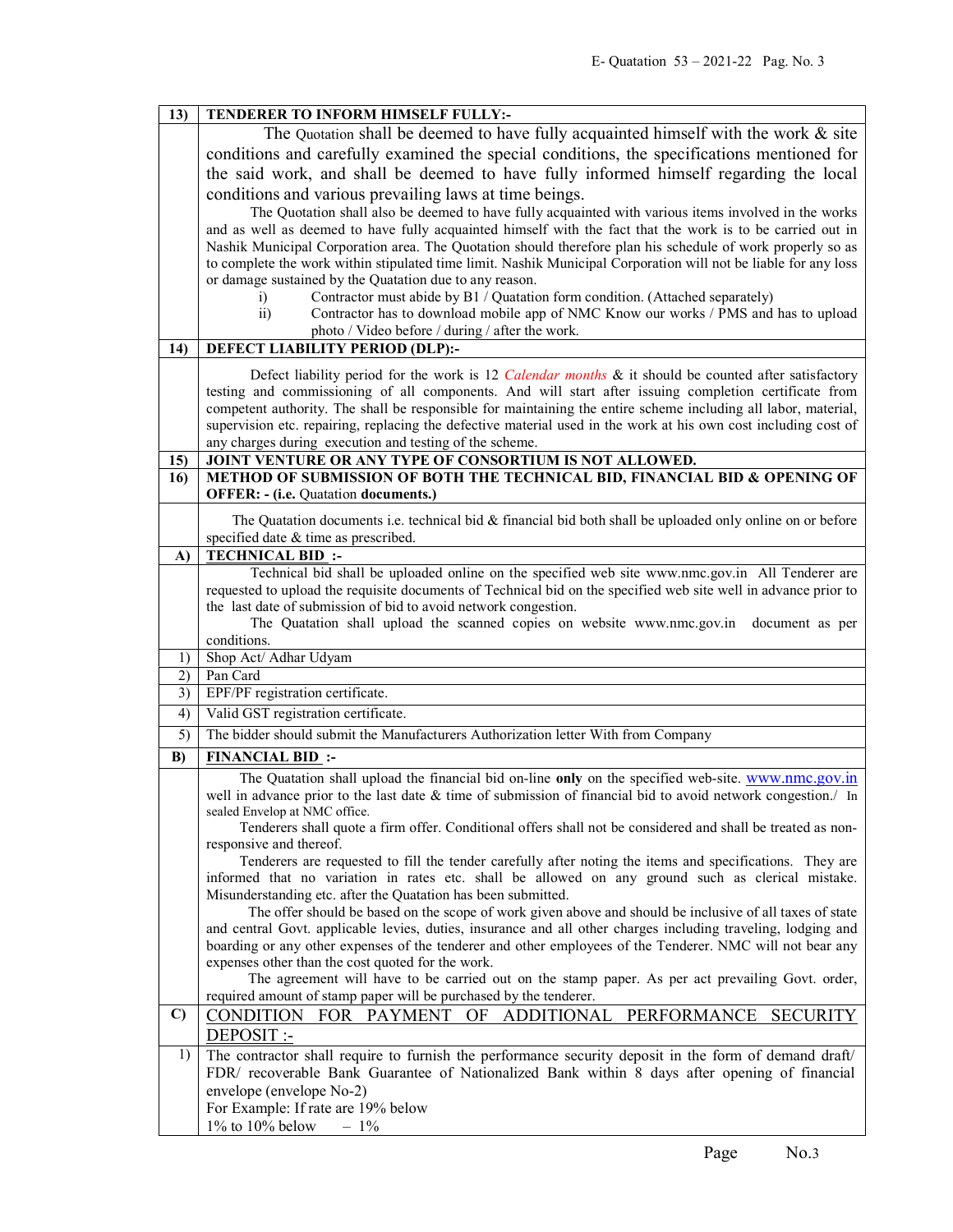|                 | Up to below 15% - 15% - $10\% = 5\%$                                                                                                                                                                                                                                                                                            |  |  |  |  |
|-----------------|---------------------------------------------------------------------------------------------------------------------------------------------------------------------------------------------------------------------------------------------------------------------------------------------------------------------------------|--|--|--|--|
|                 | $(19\% - 15\% = 4\%) - 4\% \times 2 = 8\%$                                                                                                                                                                                                                                                                                      |  |  |  |  |
|                 | Total PSD $(1+5+8) = 14\%$                                                                                                                                                                                                                                                                                                      |  |  |  |  |
| 2)              | Additional Performance security of the successful bidder shall be returned immediately upon satisfactory<br>completion of work, the certificate of which shall be issued by the EE before releasing the additional security.                                                                                                    |  |  |  |  |
| $\overline{3)}$ | If the lowest bidder offer is more than 10% below the estimated cost of the tender, tender calling                                                                                                                                                                                                                              |  |  |  |  |
|                 | authority should be call for the written explanation from this bidder with respect to the planning of execution                                                                                                                                                                                                                 |  |  |  |  |
|                 |                                                                                                                                                                                                                                                                                                                                 |  |  |  |  |
|                 | of work as the rate quoted by him. Tender calling authority should assure himself about the feasibility of<br>planning submitted by the bidder with respect to the quoted rates.                                                                                                                                                |  |  |  |  |
| D)              |                                                                                                                                                                                                                                                                                                                                 |  |  |  |  |
|                 | <b>OPENING OF OFFER:-</b><br>Tenders will be opened in the office of Executive Engineer (NMC) as mentioned above                                                                                                                                                                                                                |  |  |  |  |
| $\mathbf{i}$    | <b>Technical bid:</b> If possible technical bid will be opened to verify its contents as per requirement on specified                                                                                                                                                                                                           |  |  |  |  |
|                 | date & time. If the various documents do not meet the requirements of the Tender, Tenderer will be                                                                                                                                                                                                                              |  |  |  |  |
|                 | disqualified, However if the Executive Engineer feels that the Tenderer may be asked to submit the requisite                                                                                                                                                                                                                    |  |  |  |  |
|                 | document within a stipulated time frame at the discretion of opening authority and if the Tenderer fails to                                                                                                                                                                                                                     |  |  |  |  |
|                 | submit those documents within the stipulated time frame then a note will be recorded accordingly by the                                                                                                                                                                                                                         |  |  |  |  |
|                 | opening authority and the said Tenderer's offer will not be considered for further action.                                                                                                                                                                                                                                      |  |  |  |  |
| $\overline{ii}$ | Financial Bid: If possible this bid shall be opened on date $\&$ time specified of the qualified Tenderer                                                                                                                                                                                                                       |  |  |  |  |
|                 | only if contents of Technical bid are found acceptable.                                                                                                                                                                                                                                                                         |  |  |  |  |
|                 | The tendered rate in form B-1 of the tender as percentage above / below the estimated rates put to the tender                                                                                                                                                                                                                   |  |  |  |  |
|                 | the amount shall then be read out.                                                                                                                                                                                                                                                                                              |  |  |  |  |
| iii)            | NMC is not responsible if due to any reason, tender documents are not uploaded on the last date of                                                                                                                                                                                                                              |  |  |  |  |
|                 | submission. To avoid network congestion proper care should be taken and may upload tender well in advance                                                                                                                                                                                                                       |  |  |  |  |
|                 | before last date & time of submission.                                                                                                                                                                                                                                                                                          |  |  |  |  |
| iv)             | Tenderer and his authorized representative shall remain present with original documents during opening of                                                                                                                                                                                                                       |  |  |  |  |
|                 | Financial bid.                                                                                                                                                                                                                                                                                                                  |  |  |  |  |
| 17)             | <b>GENERAL CONDITIONS:-</b>                                                                                                                                                                                                                                                                                                     |  |  |  |  |
| a)              | <b>APPROVALS:-</b>                                                                                                                                                                                                                                                                                                              |  |  |  |  |
|                 | i)All work shall be carried out as per the specification contained in the standard specification published by                                                                                                                                                                                                                   |  |  |  |  |
|                 | public works and housing department, Govt. of Maharashtra. In case of the discrepancy decision of the                                                                                                                                                                                                                           |  |  |  |  |
|                 | Engineer-In-Charge will be Final.                                                                                                                                                                                                                                                                                               |  |  |  |  |
|                 | ii) All test of pole, Earthing, cable shall be done as per specification in the presence of representative of NMC                                                                                                                                                                                                               |  |  |  |  |
|                 | & NMC approved third party inspection at Bidder own cost                                                                                                                                                                                                                                                                        |  |  |  |  |
| b)              | <b>INSURANCE:-</b><br>Successful Contractor shall take out necessary Insurance Policy / Policies so as to provide adequate insurance                                                                                                                                                                                            |  |  |  |  |
|                 | cover for executive of the awarded contract work from the " Directorate of insurance, Maharashtra state                                                                                                                                                                                                                         |  |  |  |  |
|                 | Mumbai" only. It's Postal address for correspondence is 264, MHADA, First Floor, Opp. Kalanagar, Bandra                                                                                                                                                                                                                         |  |  |  |  |
|                 | (East), Mumbai-400051. (Telephone nos. 6438690/6438746, Fax no.6438461).                                                                                                                                                                                                                                                        |  |  |  |  |
|                 | If the contractor fails to take insurance policy as above within 15 days from the date of work order, 1%                                                                                                                                                                                                                        |  |  |  |  |
|                 | amount will be deducted from bill.                                                                                                                                                                                                                                                                                              |  |  |  |  |
| c)              | <b>PAYMENT:-</b>                                                                                                                                                                                                                                                                                                                |  |  |  |  |
|                 | i) Contractor shall submit his bills on his own printed form. The manner of preparation of bills should                                                                                                                                                                                                                         |  |  |  |  |
|                 | be according to the routine official procedure.                                                                                                                                                                                                                                                                                 |  |  |  |  |
|                 | ii) Payment will be released as per availability of funds and no interest or claim will be paid on account                                                                                                                                                                                                                      |  |  |  |  |
|                 |                                                                                                                                                                                                                                                                                                                                 |  |  |  |  |
|                 | of delayed payment.                                                                                                                                                                                                                                                                                                             |  |  |  |  |
|                 | iii) S.D. will be released after defect liability period.                                                                                                                                                                                                                                                                       |  |  |  |  |
| d)              | <b>REJECTION OF OFFER:-</b>                                                                                                                                                                                                                                                                                                     |  |  |  |  |
|                 | The Commissioner, Nashik Municipal Corporation, Nashik reserves the right to reject any or all offers without                                                                                                                                                                                                                   |  |  |  |  |
|                 | assigning any reason thereof.                                                                                                                                                                                                                                                                                                   |  |  |  |  |
| e)              | <b>PROGRESS OF WORK:-</b>                                                                                                                                                                                                                                                                                                       |  |  |  |  |
|                 | The contractor should take site survey within of $0$ (T0) to 3 (T1) days. The contractor must start work within 0                                                                                                                                                                                                               |  |  |  |  |
|                 | (T0) to 7 (T2) days and should finish the work within period of 30 to 60 days i.e. (T2 + 30 to 60 days) as per                                                                                                                                                                                                                  |  |  |  |  |
|                 | site requirement.                                                                                                                                                                                                                                                                                                               |  |  |  |  |
| f)              | <b>COMPENSATION &amp; DELAY</b> (Clause 2 of B1/B2 Tender condition applies here):-                                                                                                                                                                                                                                             |  |  |  |  |
|                 | i) Compensation $\&$ Delay will be levied on the delayed of work within time limit, the penalty will be charged                                                                                                                                                                                                                 |  |  |  |  |
|                 | as per given below                                                                                                                                                                                                                                                                                                              |  |  |  |  |
|                 | from 1 <sup>st</sup> day of work order to $\frac{1}{4}$ <sup>th</sup> period of work order. = nil                                                                                                                                                                                                                               |  |  |  |  |
|                 | after $\frac{1}{4}$ <sup>th</sup> period of W.O. to $\frac{1}{2}$ <sup>th</sup> period of work order. = 0.025 % of tender amount per day. after $\frac{1}{2}$ <sup>th</sup><br>period of W.O. to $\frac{3}{4}$ <sup>th</sup> period of work order.=0.05 % of tender amount per day. after $\frac{3}{4}$ <sup>th</sup> period of |  |  |  |  |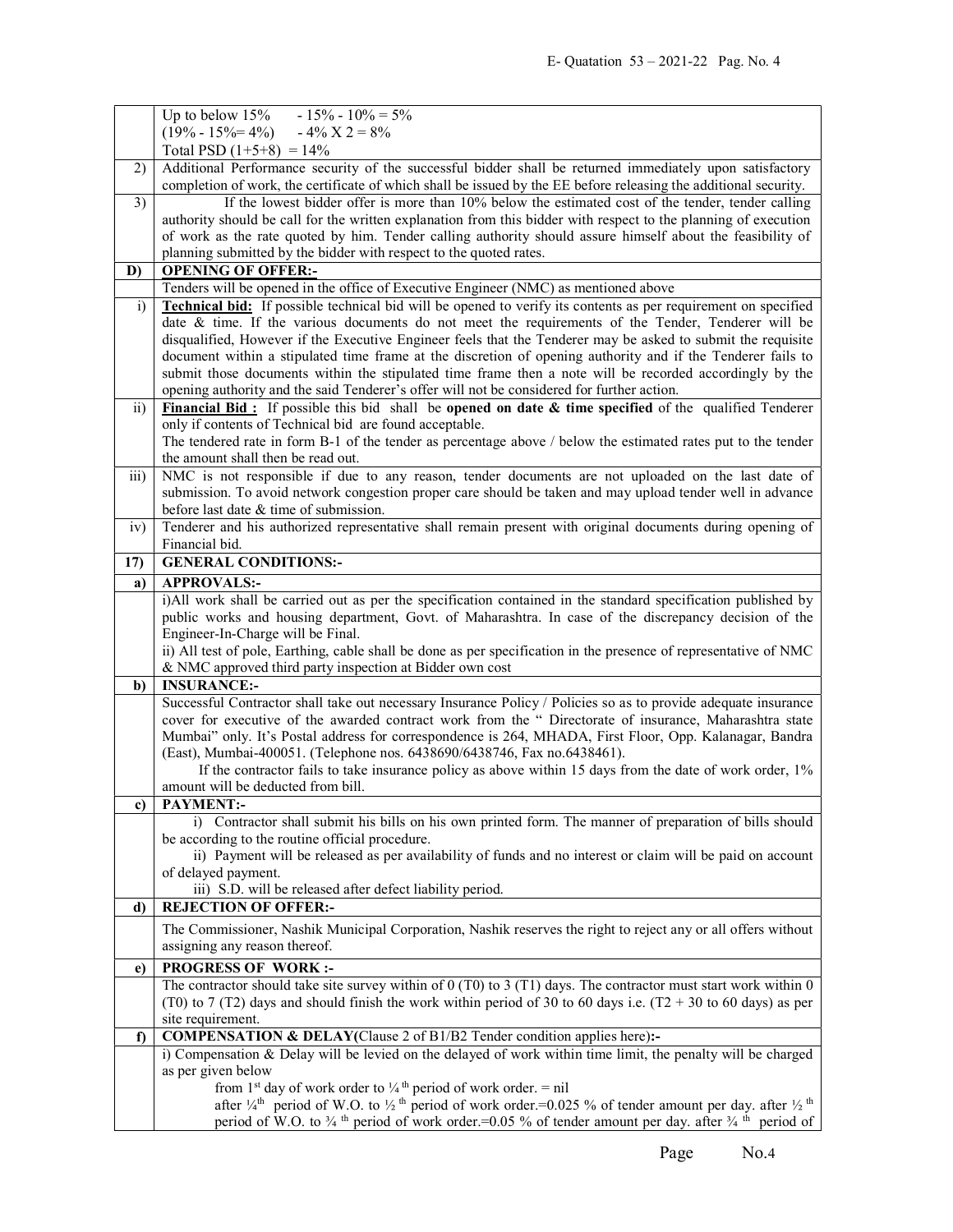|          | W.O. to last day of work order.=0.075 % of tender amount per day. After last date of W.O to till the<br>completion day of work. 0.1% of tender amount per day.                                                                                                                                                                                                                                                                                                                                                                                                                                                                                                                                                          |                                     |  |  |
|----------|-------------------------------------------------------------------------------------------------------------------------------------------------------------------------------------------------------------------------------------------------------------------------------------------------------------------------------------------------------------------------------------------------------------------------------------------------------------------------------------------------------------------------------------------------------------------------------------------------------------------------------------------------------------------------------------------------------------------------|-------------------------------------|--|--|
|          |                                                                                                                                                                                                                                                                                                                                                                                                                                                                                                                                                                                                                                                                                                                         |                                     |  |  |
|          | ii) If the material used for work is found of inferior quality or not as per specifications, the tenderer shall<br>replace the fitting within 7 days from date of intimation at the cost & risk of the tenderer, failing which Earnest<br>Money Deposit & Contract Deposit of the Contractor shall be forfeited & the tenderer shall be liable for penal<br>action, including blacklisting etc. In addition to this for failure, the Earnest Money Deposit & contract<br>deposit, or any fines is imposed by the Municipal Commissioner, the same shall be payable by the tenderer<br>immediately on demand failing which the same shall be recovered from other dues to the tenderer from the<br>Municipal Corporation |                                     |  |  |
| g)       | <b>BLACKLISTING:-</b>                                                                                                                                                                                                                                                                                                                                                                                                                                                                                                                                                                                                                                                                                                   |                                     |  |  |
|          | i) Forged document are submitted or<br>If it becomes responsive on the basis of submission of bogus certificate.<br>$\overline{11}$<br>iii) In case of non supply of equipment /accessories or supply of substandard quality or supply of equipment /<br>accessories found to have been previously used or having reconditioned part.<br>The successful bidder will have to pay initial deposit 5 % amount of the total cost of his bid as<br>iv)<br>security deposit shall paid in the treasury of N.M.C. within 10 days from the date of communication of<br>acceptance of his offer. Failing which the EMD will be also forfeited at the risk & cost of the tenderer.                                                |                                     |  |  |
| h)       | <b>DISPUTE:-</b>                                                                                                                                                                                                                                                                                                                                                                                                                                                                                                                                                                                                                                                                                                        |                                     |  |  |
|          | The Commissioner, Nashik Municipal Corporation is the sole arbitrator for this work & contract.                                                                                                                                                                                                                                                                                                                                                                                                                                                                                                                                                                                                                         |                                     |  |  |
| i)       | <b>ACKNOWLEDGING COMMUNICATIONS:-</b>                                                                                                                                                                                                                                                                                                                                                                                                                                                                                                                                                                                                                                                                                   |                                     |  |  |
|          | Every Communication from the Executive Engineer (Ele.) Nashik Municipal Corporation of Nashik to the<br>tenderer should be acknowledging by the tenderer with the signature of authorized person and with official<br>rubber stamp of the tenderer.                                                                                                                                                                                                                                                                                                                                                                                                                                                                     |                                     |  |  |
| j)       | JURISDICTION OF COURTS NASHIK ONLY:-                                                                                                                                                                                                                                                                                                                                                                                                                                                                                                                                                                                                                                                                                    |                                     |  |  |
| $\bf k$  | <b>TAXES AND DUTIES:-</b>                                                                                                                                                                                                                                                                                                                                                                                                                                                                                                                                                                                                                                                                                               |                                     |  |  |
|          | The rates quoted by the tenderer should inclusive of all duties, levies taxes including GST.                                                                                                                                                                                                                                                                                                                                                                                                                                                                                                                                                                                                                            |                                     |  |  |
| $\bf{D}$ | <b>FORCE MAJEURE CLAUSE:-</b>                                                                                                                                                                                                                                                                                                                                                                                                                                                                                                                                                                                                                                                                                           |                                     |  |  |
|          | It is at desecration of NMC authority to imposed force majeure clause and thereof.                                                                                                                                                                                                                                                                                                                                                                                                                                                                                                                                                                                                                                      |                                     |  |  |
|          | Sd/-                                                                                                                                                                                                                                                                                                                                                                                                                                                                                                                                                                                                                                                                                                                    |                                     |  |  |
|          |                                                                                                                                                                                                                                                                                                                                                                                                                                                                                                                                                                                                                                                                                                                         | <b>Executive Engineer</b>           |  |  |
|          | Signature and Stamp<br><b>Electrical Department</b>                                                                                                                                                                                                                                                                                                                                                                                                                                                                                                                                                                                                                                                                     |                                     |  |  |
|          | Of Contractor                                                                                                                                                                                                                                                                                                                                                                                                                                                                                                                                                                                                                                                                                                           | <b>Nashik Municipal Corporation</b> |  |  |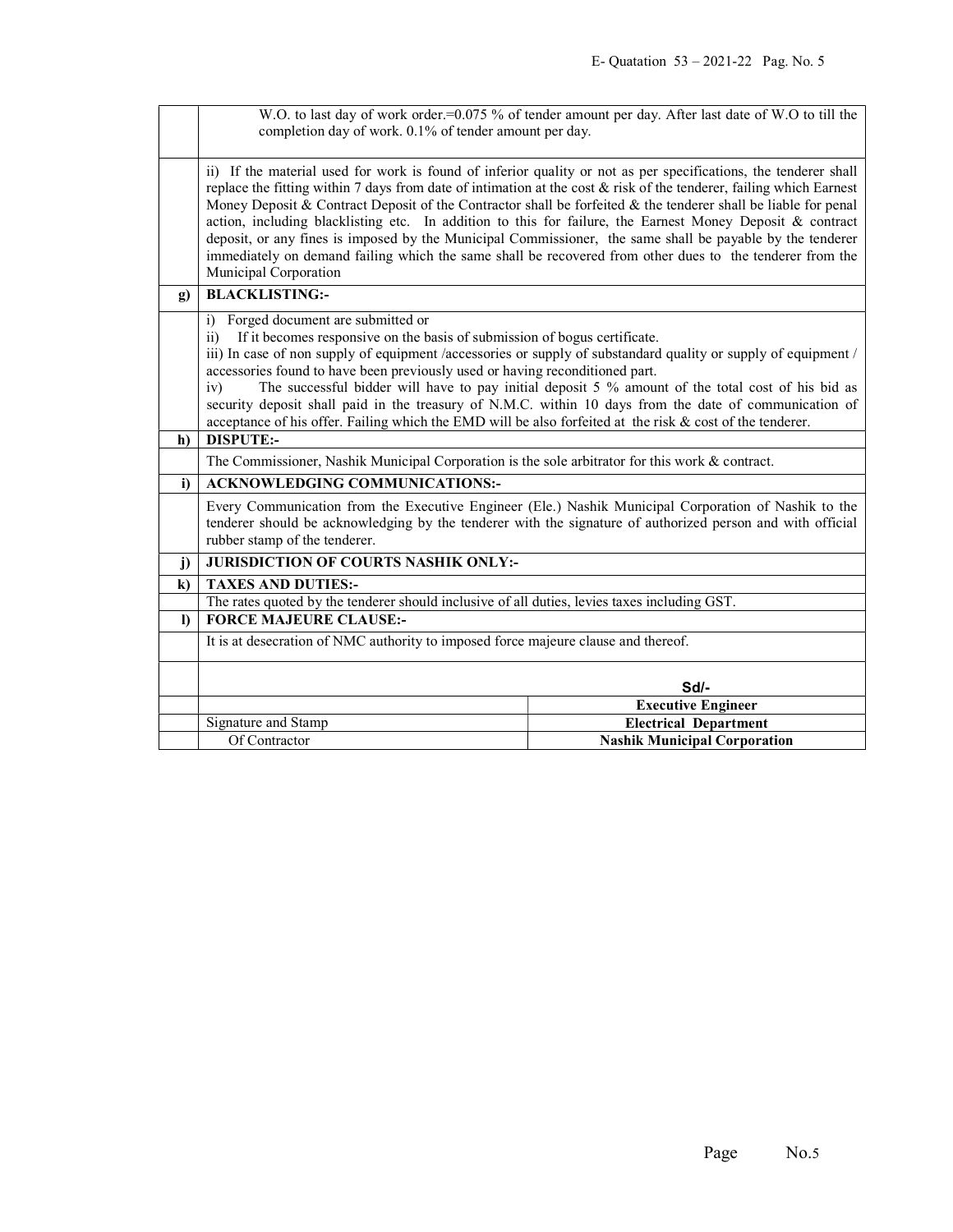## NASHIK MUNICIPAL CORPORATION ELECTRICAL DEPARTMENT

## 'E' Quotation form No. 53 (2021-22)

Name of work : Supplying GEPON ONU Wifi Fouter & Telephone Instrument in RGB, NMC, Nashik. Estimate Cost put Rs.299000/- Time limit :- 30 Days SCHEDULE 'B' OF B- 1 'E' QUOTATION FORM

| Sr.<br>No | <b>Description</b>                                                                                                                                                                                                                                                                                                                                                                                                                                                                                                                                                                             | Qty   | Rate | Per  | Total |
|-----------|------------------------------------------------------------------------------------------------------------------------------------------------------------------------------------------------------------------------------------------------------------------------------------------------------------------------------------------------------------------------------------------------------------------------------------------------------------------------------------------------------------------------------------------------------------------------------------------------|-------|------|------|-------|
| 1         | MR<br>GEPON ONU Router with 1 PON and 1 Giga Port<br>Key Features:- Plug and play, features auto- detecting,<br>auto-configuration, and auto firmware upgrade etc.,<br>Integrated OAM remote configuration and maintenance<br>function, Support IGMP Snooping. With 3 Year Warrenty<br>Make-Digisol, Net Link, DBC                                                                                                                                                                                                                                                                             | 1Nos  | 2450 | Each | 2450  |
| 2         | MR<br>GEPON/GPON ONU 300Mbps Wi-Fi Router with 1<br>PON, 1 GE and 1 FE Port, 1 FXS Port Key Features:-<br>Plug and play, features auto- detecting,<br>auto-<br>configuration, and auto firmware upgrade, etc., Integrated<br>OAM/OMCI remote configuration and maintenance<br>function., Support IGMP Snooping., Support 802.11n<br>WiFi(2T2R) function, Support NAT, Firewall function.,<br>Support IPv4 and IPv6 dual stack., Integrated line testing<br>compliant with GR-909 on POTS. With 3 Year Warrenty<br>Make-Digisol, Net Link, DBC                                                  | 1 Nos | 3100 | Each | 3100  |
| 3         | MR<br>300Mbps Wireless Broadband<br>Router (2Antena)<br>Key Features:- IPv6 Support, Up to 300Mbps Wireless<br>Speed, Multiple Wireless modes to select WLAN<br>Operation Mode, Multiple SSID support for multiple Wi-<br>Fi networks, WMM function enhances the multimedia<br>experience on wireless, Better Wi-Fi coverage using High<br>gain Antenna (5dBi), WPS push button to setup secured<br>Wi-Fi Network Quickly & Easily, Protect your<br>LAN/WLAN network using Firewall & DoS Protection,<br>URL blocking for Parental control With 3 Year Warrenty<br>Make-Digisol, Net Link, DBC | 1Nos  | 1500 | Each | 1500  |
| 4         | MR<br>300Mbps Wireless Broadband<br>Router (4Antena)<br>Key Features:- IPv6 Support, Up to 300Mbps Wireless<br>Speed, Multiple Wireless modes to select WLAN<br>Operation Mode, Multiple SSID support for multiple Wi-<br>Fi networks, WMM function enhances the multimedia<br>experience on wireless, Better Wi-Fi coverage using High<br>gain Antenna (5dBi), WPS push button to setup secured<br>Wi-Fi Network Quickly & Easily, Protect your<br>LAN/WLAN network using Firewall & DoS Protection,<br>URL blocking for Parental control With 3 Year Warrenty<br>Make-Digisol, Net Link, DBC | 1 Nos | 4100 | Each | 4100  |
| 5         | MR<br>4G LTE Router upto 300 Mbps/802,11g,802.11n 64/128-<br>bitWEP, WPA &WPA2,WPS2.4Ghz frequency band<br>LTE 2 x detachable 3G/4G antenna. 2 internal Wi-Fi<br>antenna / 2 x $10/100/1000$ LAN (1 can be configure as<br>WAN) /1 x FXS(RJ-11) port Standard 6-pin SIM slot<br>User configurable multi-WAN, WAN Failover, SMS<br>Support, Voice support, LED for 4G & 2G/3G, signal<br>strength. With 3 year warrenty<br>Make: Dlink, TP Link, DBC                                                                                                                                            | 1 Nos | 5950 | Each | 5950  |